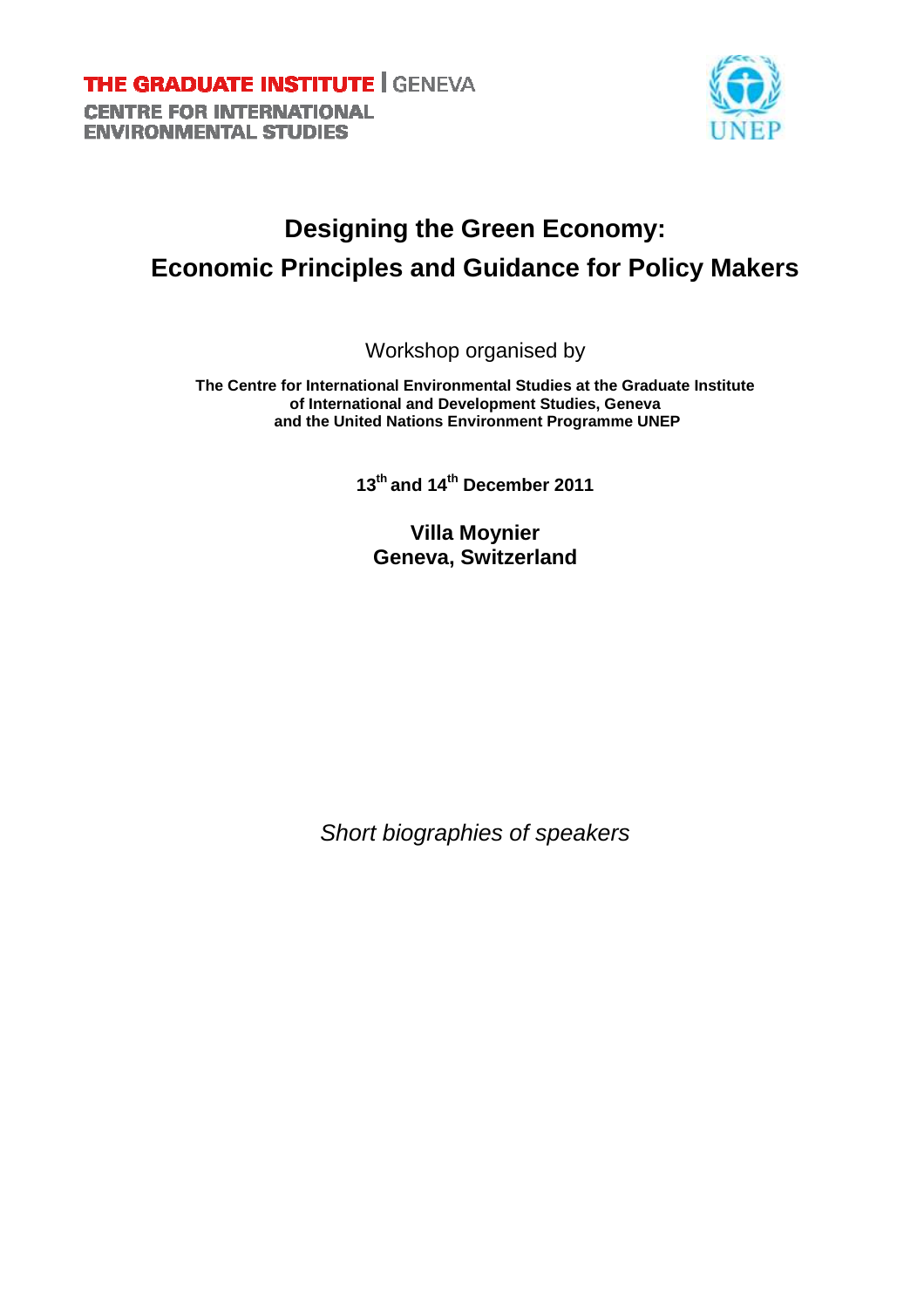

# **Philippe AGHION**

Philippe Aghion is Professor of Economics at Harvard University, having previously been Professor at University College London, an Official Fellow at Oxford's Nuffield College, and an Assistant Professor at MIT. His main research work is on growth and contract theory. With Peter Howitt, he developed the so-called Schumpeterian Paradigm, and extended the paradigm in several directions; much of the resulting work is summarised in his joint book with Howitt entitled "Endogenous Growth Theory". He is a graduate of the Ecole Normale Supérieure (Mathematics Section), has a DEA in Mathematical Economics from Université de Paris I, and a PhD from Harvard University (1987).



# **Richard BALDWIN**

Richard Edward Baldwin is Professor of International Economics at the Graduate Institute, Geneva since 1991, Policy Director of CEPR since 2006, Editor-in-Chief of Vox since he founded it in June 2007, and an elected Member of the Council of the European Economic Association. He was a Senior Staff Economist for the President's Council of Economic Advisors in the Bush Administration (1990-1991) following Uruguay Round, NAFTA and EAI negotiations as well as numerous US-Japan trade issues including the SII talks and the Semiconductor Agreement renewal. He was Co-managing Editor of the journal Economic Policy from 2000 to 2005, and Programme Director of CEPR's International Trade programme from 1991 to 2001.The author of numerous books and articles, his research interests include international trade, globalisation, regionalism, and European integration; he has worked as consultant for the numerous governments, the European Commission, OECD, World Bank, EFTA, and USAID.He wrote his PhD at MIT under the guidance of Paul Krugman, with whom he has co-author a half dozen articles the most recent of which was published in 2004. His M.Sc. is from LSE, his B.A. from the University of Wisconsin-Madison; he was awarded an honorary doctorate by Turku School of Economics and Business in 2005.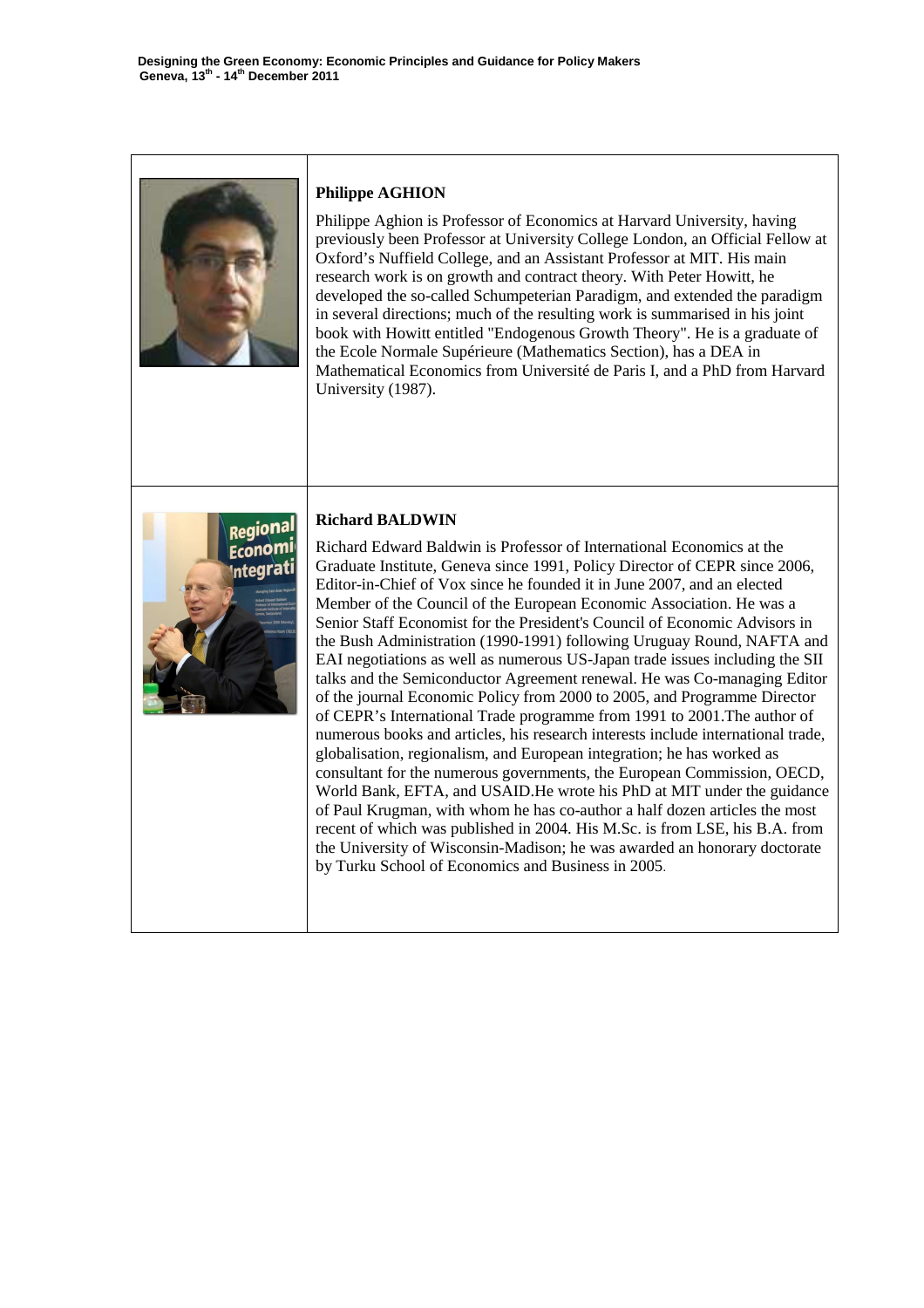

#### **Edward B. BARBIER**

Edward is the John S Bugas Professor of Economics, Department of Economics and Finance, University of Wyoming. He has over 25 years experience as an environmental and resource economist, working on natural resource and development issues as well as the interface between economics and ecology. He has served as a consultant and policy analyst for a variety of national, international and non-governmental agencies, including many UN organizations and the World Bank. Professor Barbier is on the editorial boards of several leading economics and natural science journals, and he appears in the 4th edition of Who's Who in Economics. He has authored over 150 peerreviewed journal articles and book chapters, written or edited twenty-one books, and published in popular journals. Some of his well-known works include Blueprint for a Green Economy (with David Pearce and Anil Markandya, 1989), Natural Resources and Economic Development (2005), A Global Green New Deal (2010), Scarcity and Frontiers: How Economies Have Developed Through Natural Resource Exploitation (2011) and Capitalizing on Nature: Ecosystems as Natural Assets (2011).



### **Valentina BOSETTI**

Valentina holds a PhD in Operation Research (Università Statale, Milan) and a MSc in Environmental and Resources Economics (UCL). She led the modelling team that developed the hybrid integrated assessment model WITCH. Her expertise includes mathematics and Operations Research, stochastic programming and environmental modelling, economics of climate change. At FEEM since 2003, she works as a modeler for the Sustainable Development Programme and as Climate Change topic leader, coordinating a research group on numerical analysis of carbon mitigation options and policies. She has published several papers in the field of economics of climate change policy, including some linking forest management to the climate change policies. Valentina is currently the holder of a ERC grant on innovation in energy technologies.



#### **Carlo CARRARO**

Professor Carlo Carraro is President of the Università Ca' Foscari Venezia and of the School for Advanced Studies in Venice. He holds a Ph.D. from Princeton University and is currently member of the Bureau of the Nobel Laureate Intergovernmental Panel for Climate Change (IPCC) and Vice-Chair of IPCC Working Group III. He is Chairman of the Scientific Advisory Board of the Fondazione ENI Enrico Mattei (FEEM), and Research Fellow of the Center for European Policy Studies (CEPS), Brussels, and of the Center for Economic Policy Research (CEPR), London.

He is also member of the Scientific Advisory Board of the UN International Human Dimensions Programme (IHDP), of the Ifo Institute for Economic Research, Munich, of the Harvard Environmental Economics Program (HEEP) of the Kennedy School at Harvard University, of the Centre for Applied Macroeconomic Analysis (CAMA), Australian National University, and of the Research Network on Sustainable Development (R2D2), Paris.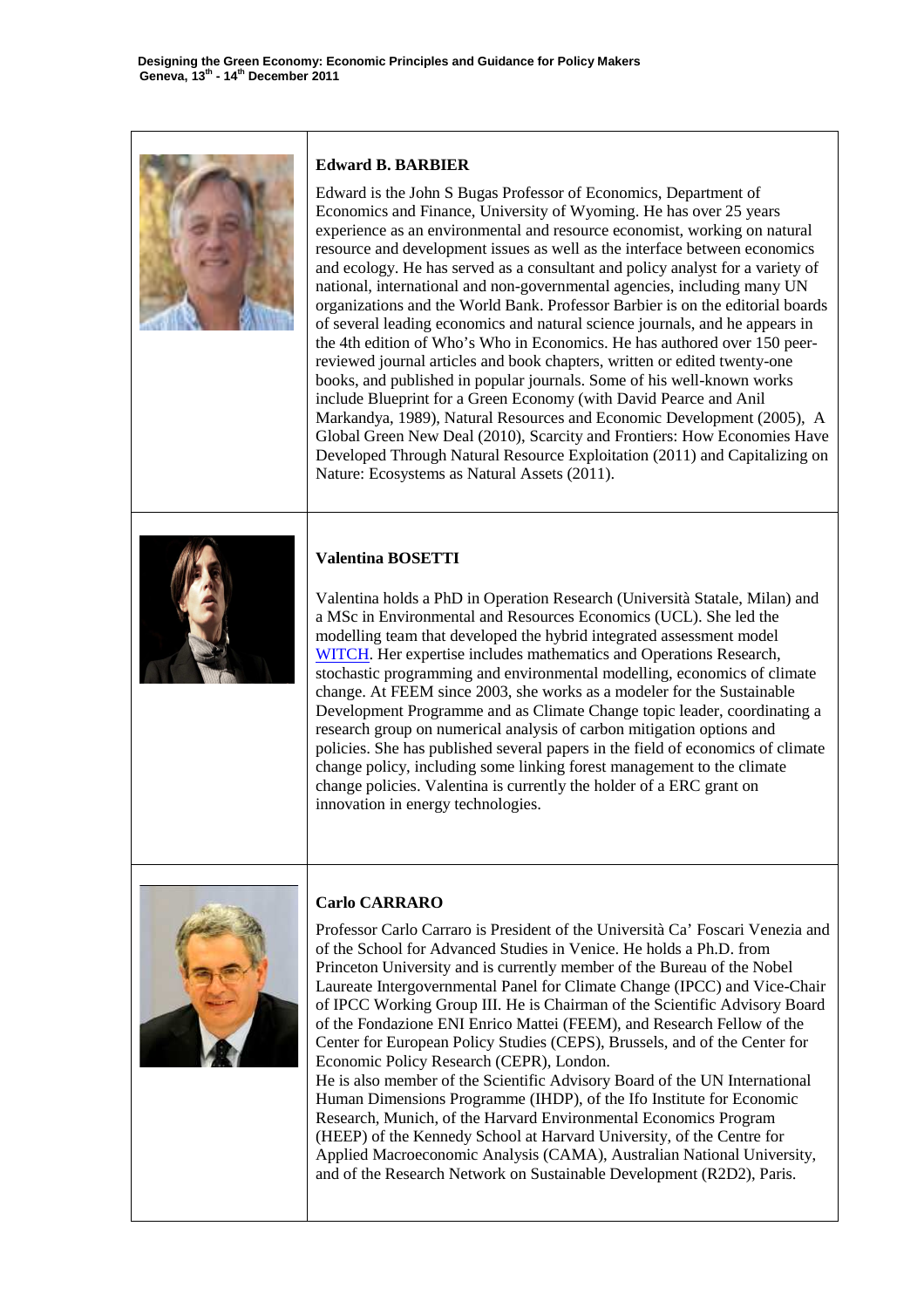He belongs to the Mitigation Board of the Climate Solutions Network at Columbia University's Earth Institute. Professor Carraro is Director of the Climate Impacts and Policy Division of the EuroMediterranean Center on Climate Change (CMCC) and of the International Center for Climate Governance (ICCG).He has been recently elected resident member of the Academy of Science, Letters and Arts (IVSLA) in Venice. He collaborates with the OECD, the Economic and Social Research Institute in Tokyo, the World Bank, and the European Investment Bank. He is also member of the Board of Directors of the Ca' Foscari - Harvard Summer School. He is co-editor of the Review of Environmental Economics and Policy and belongs to the editorial board of numerous academic journals. He has been publishing 30 books and about 200 articles on several economic, energy and environmental issues. **Antoine DECHEZLEPR**Ê**TRE A**ntoine Dechezleprêtre is a research fellow at the Grantham Research Institute on Climate Change and the Environment, London School of Economics. Antoine's work deals with the impact of climate and environmental policies on innovation in green technologies. In his current projects, he asks whether the European carbon market has induced more low-carbon innovation and analyses the effect of fuel taxes on innovation in electric and hybrid vehicles. He also analyses how public policies – including environmental policies and intellectual property regimes – can encourage international diffusion of new low-carbon technologies. Antoine has presented his works at many international conferences, including the United Nations COP conferences in Bonn and Poznan. He holds a PhD from MINES ParisTech (Paris, France)**. Jaime de MELO**



Jaime de Melo is a Professor of International Economics at the University of Geneva A founding member of the WTI he has taught economics at the University of Geneva since 1993. Previously, he held various positions in the Research Department at the World Bank where he worked between 1980 and 1993. He taught at Georgetown University from 1976 to 1980 and worked at USAID, the bilateral aid agency of the US from 1973 to 1976. He has been editor in chief of the World Bank Economic Review since 2005. He is the author, editor, or co-editor of a dozen books and has published extensively in the area of international trade policy.

Professor De Melo holds a PhD from Johns Hopkins University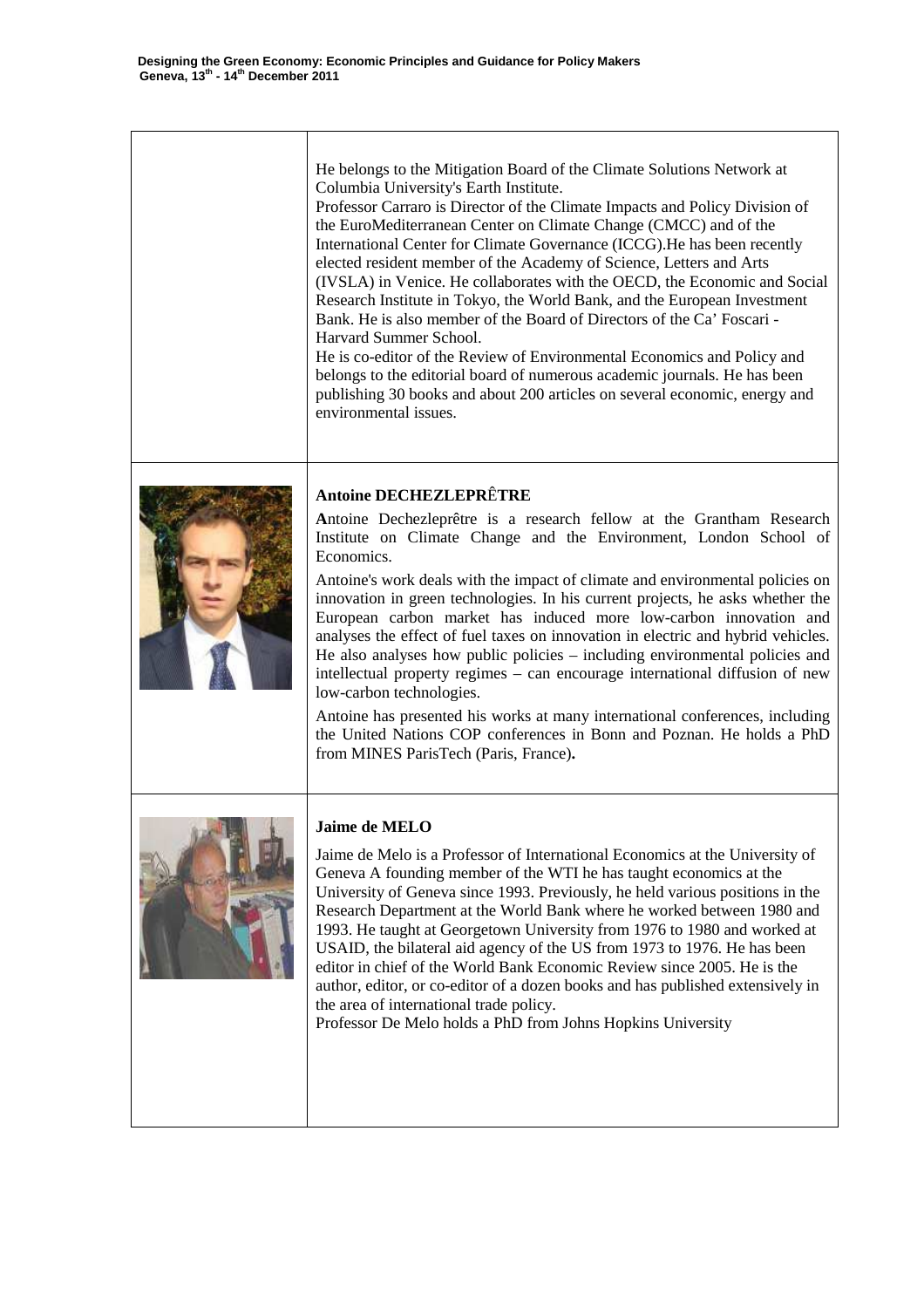

#### **Derek Eaton**

Derek Eaton works as a programme officer with the Economics & Trade Branch (ETB - based in Geneva) of UNEP's Division of Technology, Industry and Economics. An economist, Derek concentrates on research and analytics within the Green Economy Initiative, including metrics, and tracking green economy developments. He has been a member of the core team producing the Green Economy Report, released in November 2011, managing the cross-cutting global modelling chapter and coauthoring the renewable energy chapter. In 2012, Derek will be joining the Centre for International Environmental Studies (CIES) at the Graduate Institute for International and Development Studies in Geneva, as Director of Research.

Prior to joining UNEP in 2009, Derek worked for 10 years as a researcher with LEI, part of the Wageningen University & Research Centre in the Netherlands, focusing on international policy issues relating to agriculture, environment and trade, within the context of EC DG Research-funded projects and also at the request of international organizations. Previously, Derek has worked as an economist for the Canadian International Development Agency (CIDA), and also at the International Institute for Environment and Development (IIED). Derek has worked extensively in a number of Sub-Saharan African countries, including living in both Kenya and Tanzania, and collaborating with and leading teams in East and Southeast Asia.

Derek is expecting to complete his PhD with Wageningen University in 2012, based on a series of papers on the economics of innovation and intellectual property rights over genetic resources. He holds an MSc degree in Environmental Economics (University College London), a diploma in International Development Co-operation (University of Ottawa), and a BSc in Economics, Quantitative Methods (University of Toronto).



# **Carsten FINK**

Carsten Fink is the Chief Economist of the Economics and Statistics Division of the World Intellectual Property Organisation (WIPO) based in Geneva. Before joining WIPO, he was Professor of International Economics at the University of St. Gallen. He also held the positions of Visiting Professor at the Fondation Nationale des Sciences Politiques (Sciences Po) in Paris and Visiting Senior Fellow at the Group d'Economie Mondiale, a research institute at Sciences Po. Prior to his academic appointments, Mr. Fink worked for more than 10 years at the World Bank. Among other positions, he was a Senior Economist in the International Trade Team of the World Bank Institute, working out of the World Bank's office in Geneva and an Economist in the Trade Division of the World Bank's research department, based in Washington, DC. Mr. Fink's research work has been published in academic journals and books. He holds a doctorate degree in economics from the University of Heidelberg in Germany and a Master of Science degree in economics from the University of Oregon in the United States.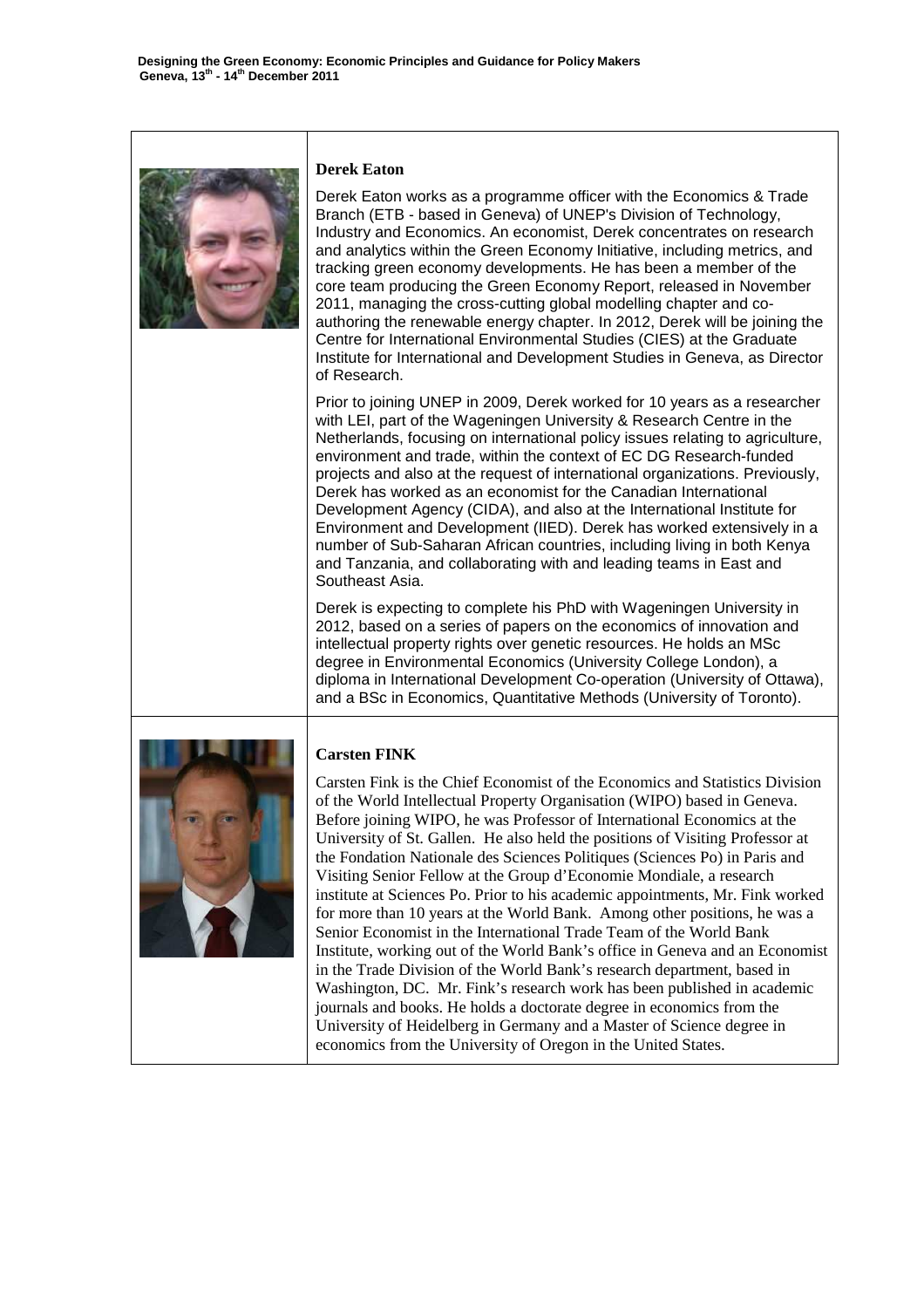

#### **Dominique FORAY**

Prof. Dominique Foray is the Director of the "Chaire en Economie et Management de l'Innovation". He is currently vice-chairman of the expert group "Knowledge for Growth", a group of prominent economists created to advise Commisioner J. Potocnik (European Commission, DG research). He is also a member of the National Research Council (Switzerland), the Advisory Board of the Swiss Economic Institute (KOF) and the World Economic Forum's Global Agenda Council. He serves as the 2009-President of the EPIP (European Policy for Intellectual Property - www.epip.eu) association. Between 2004 and 2008 Prof. Foray was the Dean of the "Collège du Management de la Technologie". Before joining EPFL, he was a Research Director at the Centre National de la Recherche Scientifique (CNRS) and a Professor at the Institut pour le Management de la Recherche et de l'Innovation (IMRI) of the University of Paris-Dauphine (from 1993 to 2000); he was then a Principal Analyst at the Organization of Economic Cooperation and Development (OECD) from 2000 to 2004. Prof. Foray received his PhD in 1984 and his "habilitation" in 1992 from the University Lumière of Lyon. He received the distinction of outstanding research in 1995 (médaille du CNRS). Prof. Foray research interests include all topics and issues related to the economics and management of technology, knowledge and innovation at both the micro and macro levels. This broad field covers the economics of science and technology with a particular focus on high tech sectors, the management of large-scale technological projects, international comparisons of institutions, and systems of innovation within the context of the new economy. Intellectual property and competition policies, information technology and the new economy, capital market and entrepreneurship, national systems of innovation are fields of high relevance for his research.

### **Zhouying JIN**



Professor, Institute of Quantitative-Economics and Technical-Economics of the Chinese Academy of Social Sciences; Director, Centre for Technology Innovation and Strategy Studies (CTISS), of the Chinese Academy of Social Sciences. She was graduated from Chinese University of Science and Technology in 1965; a researcher, Institute of Mechanics, Chinese Academy of Sciences (1960s); Deputy Chief Engineer of Changchun Electric Industrial Administration (1970s); studied Management and Consultant in Japan Productivity Center and awarded the title of Management Consultant by

JPC (1980 and 1984); Vice secretary-general, China enterprise Directors

(Managers) Association of State Economic Committee of China (1980s). From 1988 (to present), she serves for the Chinese Academy of Social Sciences. In 1996-2000, she has been appointed by Ministry of Science & Technology of China as a key member of Nation's S863 Plan and appointed as the Experts Team Leader of Strategy for the S863 Plan (China High-Tech Research & Development Plan for 2001-2010) of China. Since the past sixteen years, she has been bending herself to research on "soft technology" and founded the Beijing Academy of Soft Technology. She is Chairman and founder of The Future 500 (China), which is aiming to improving sustainability and harmonizing profits with social and environmental benefits in enterprises dimensions.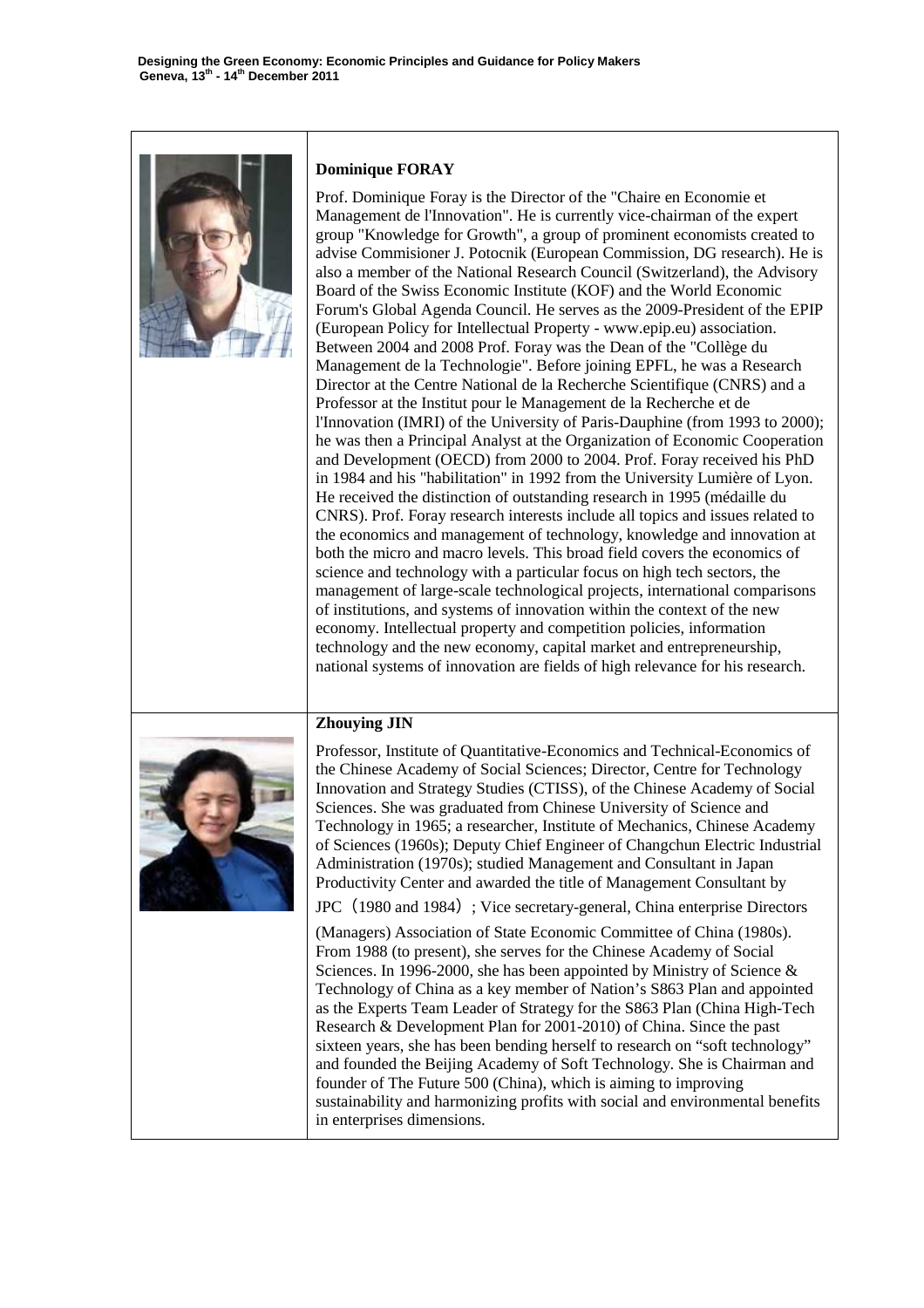

# **Joy KIM**

Dr. Joy A. Kim has been working in the area of economic and environmental policies specially on the issue of climate change, trade and environment, environmental goods and services as well as environmental governance almost 15 years. Before joining UNEP, she worked as an economist/senior policy analyst at the Environment as well as the Trade/Agriculture Directorates of the Organisation for Economic Cooperation and Development (OECD) in Paris; a research associate at the United Nations University Institute of Advanced Studies (UNU-IAS) in Tokyo; Visiting Professor at the Aoyamagakuin University in Tokyo; PhD researcher at the Tyndall Centre for Climate Change Research in the UK; and Assistant researcher at the Korea Institute for International Economic Policy in Seoul. She was also a leadership fellow at Harvard Kennedy School of Government and contributing author of the 4th Global Environmental Outlook of UNEP. She holds a doctoral degree from the University of East Anglia in the UK. Her major publications include 'Matching support with nationally appropriate mitigation actions' (lead-author, OECD/IEA), 'Trade and climate policies in the post-2012 world' (co-author, UNEP), 'Facilitating trade in selected climate change mitigation technologies in the energy supply, building and industry sectors' (co-author, OECD), 'Institutional interplay: biosafety and trade' (co-editor, UNU Press) and 'Envisioning a sustainable development agenda for trade and environment (coauthor)'.



# **Patrick LOW**

Dr Patrick Low is Chief Economist at the World Trade Organization and an Adjunct Professor of International Economics at the Graduate Institute, Geneva. He worked for GATT from 1980–1988 and joined the WTO in 1995, taking up his present position in 1997. For a short interlude from 1999–2001, he served as WTO Director-General Mike Moore's Chief of Staff. He taught from 1988–1990 at El Colegio de México, and served in the research complex of the World Bank from 1990–2004.

He holds a PhD in economics from Sussex University and has written widely on trade policy issues.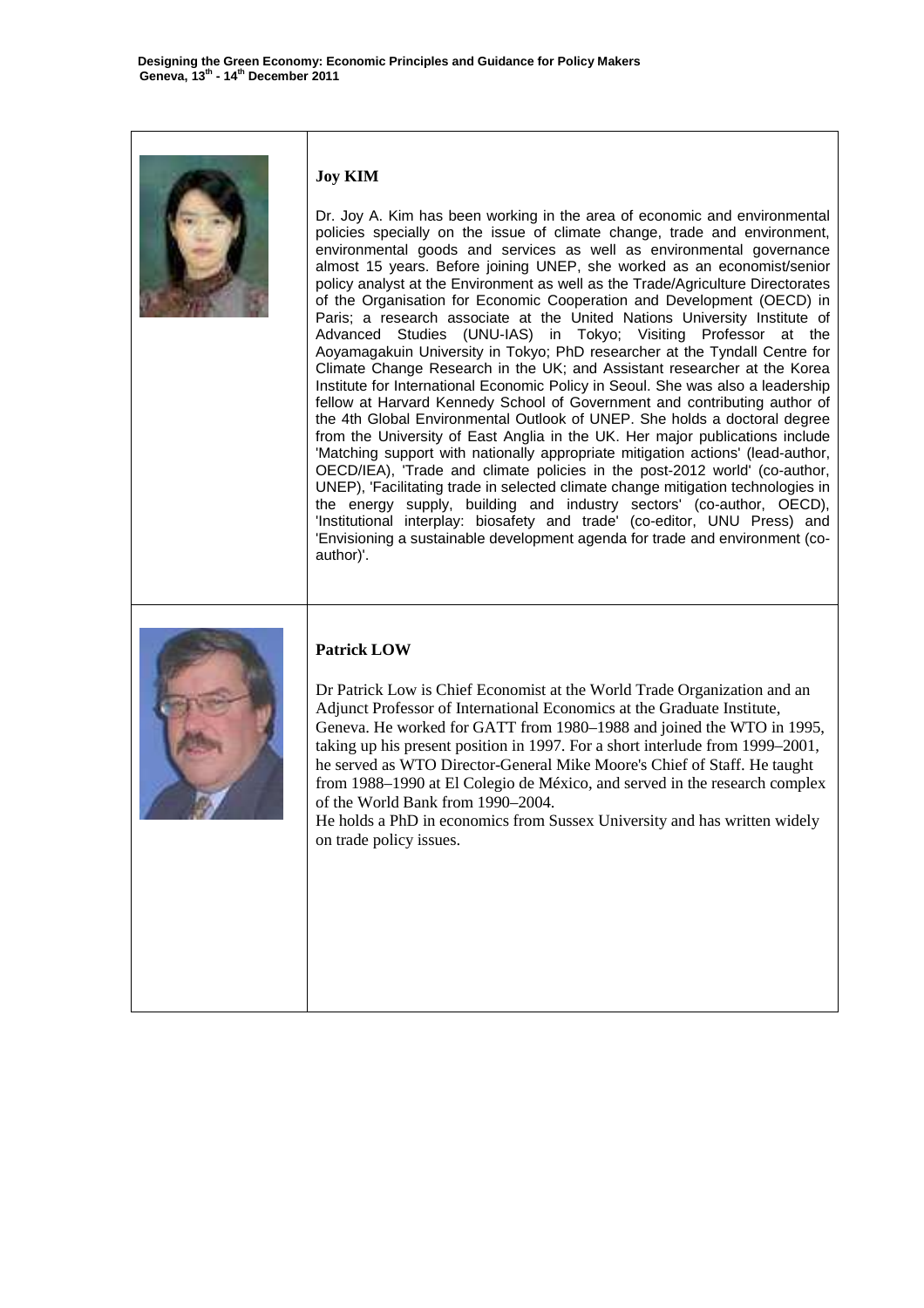

#### **Keith E. MASKUS**

Keith E. Maskus is Professor of Economics and Associate Dean for Social Sciences at the University of Colorado, Boulder, USA. He has been a Lead Economist in the Development Research Group at the World Bank. He is also a Research Fellow at the Peterson Institute for International Economics, a Fellow at the Kiel Institute for World Economics, and an Adjunct Professor at the University of Adelaide. He has been a visiting professor at the University of Adelaide and the University of Bocconi, and a visiting scholar at the CES-Ifo Institute at the University of Munich and the China Center for Economic Research at Peking University. He serves also as a consultant for the World Bank, the World Health Organization, and the World Intellectual Property Organization. Maskus received his Ph.D. in economics from the University of Michigan in 1981 His current research focuses on the international economic aspects of protecting intellectual property rights. He is the author of Intellectual Property Rights in the Global Economy, published by the Institute for International Economics, and co-editor of International Public Goods and the Transfer of Technology under a Globalized Intellectual Property Regime, published by Cambridge University Press. He recently wrote a piece analyzing the need for reforms in U.S. patent policy, published by the Council on Foreign Relations. A new volume, Private Rights and Public Problems: The Global Economics of Intellectual Property in the 21st Century, is scheduled for publication by the Peterson Institute for International Economics.



#### **Joost PAUWELYN**

Joost Pauwelyn is Professor of International Law at the Graduate Institute of International and Development Studies in Geneva, Switzerland since 2007. Previously he was Professor of Law at Duke University (USA). He has taught at Neuchâtel, Columbia, NYU and Georgetown law schools and worked as legal adviser for the WTO Secretariat (1996-2002). He specializes in international economic law, in particular trade law and investment law, and its relationship to public international law. He also frequently advises governments and industry in WTO dispute settlement and investment arbitration, and is Senior Advisor to the law firm of King & Spalding LLP. In July 2011, he was added to the indicative list of WTO panelists at the request of Belgium.

He is the author of one of the leading case books on International Trade Law (Aspen, 2009, with A. Guzman) and, most recently, editor of Global Challenges at the Intersection of Trade, Energy and The Environment (CEPR, 2010) and The Law, Economics and Politics of Retaliation in WTO Dispute Settlement (CUP, 2010). He also authored, amongst other works, The Transformation of World Trade (Michigan Law Review, 2005) and Conflict of Norms in Public International Law (Guggenheim Prize, 2005). In 2009, he received the Francis Deak prize, awarded to a younger author for meritorious scholarship published in The American Journal of International Law for his article on non-discrimination.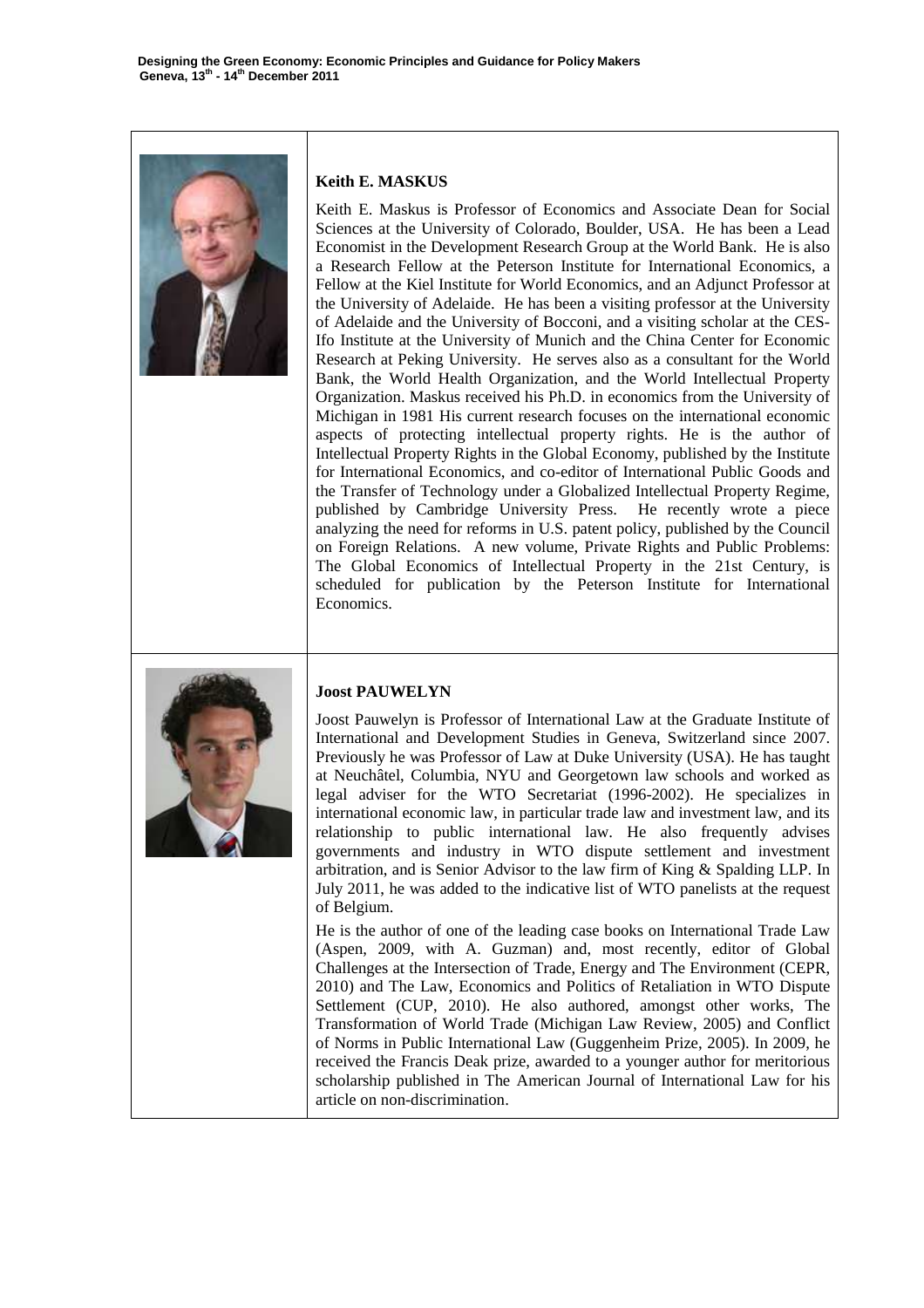

# **Marcelo POPPE**

Marcelo Poppe, both Brazilian and French, graduated in Electrical Engineering by the Federal University of Rio de Janeiro, Brazil, 1972, and Graduated (Master degree) in Economy of Production – Innovation and Energy Systems Economics by the University of Paris IX - Dauphine and the National Institute of Nuclear Science and Technology , France , 1985. Since 2004, Senior Adviser at Centre for Strategic Studies and Management – CGEE, a not for profit Social Organization located in Brasília, DF, Brazil. Former Senior Consultant of the Brazilian National Industry Confederation – CNI (2005-2008). Until December 2003, Secretary of State for Energy Development, Ministry of Mines and Energy, Brazil, and former Director in the same matter and Ministry (2001-2002), in charge of establishment and implementation of the Brazilian National Policy for energy efficiency, energy technology, renewable energy and rural electrification. From 1998 to 2001, Special Adviser of the Board of Directors of the Brazilian Electricity Regulatory Agency – Aneel, and from 1984 to 1998, Senior Fellow at the International Research Centre on Environment and Development - Cired, Paris, France. From 1972 to 1983, Electrical Engineer at Natron and Enisa, two Brazilian engineering enterprises. Has expertise on energy, environment and development; climate change, low carbon technologies, social, environmental and economic sustainability; science, technology and innovation; member of some national and international professional councils, commissions and committees and author of various studies, articles, publications and speeches.



# **Elisabeth PRÜGL**

Faculty member since 2009 and Deputy Director of the Graduate Institute since 2010, Professor Prügl previously taught at Florida International University, where she co-directed the Miami-Florida European Union Centre of Excellence. Her research focuses on gender politics in global governance and feminism in International Relations. In addition to having published numerous journal articles, book chapters and anthologies, she is the author of The Global Construction of Gender: Home-based Work in the Political Economy of the 20th Century (Columbia University Press, 1999) and Transforming Masculine Rule: Agriculture and Rural Development in the European Union (Ann Arbor: University of Michigan Press 2011). Currently, she serves as associate editor of Politics and Gender, a journal of the Women and Politics Section of the American Political Science Association, and as president of the Feminist Theory and Gender Studies Section of the International Studies Association. Prügl also heads the Graduate Institute's new research programme on Gender and Global Change.Dr. Prügl holds a PhD from The American University.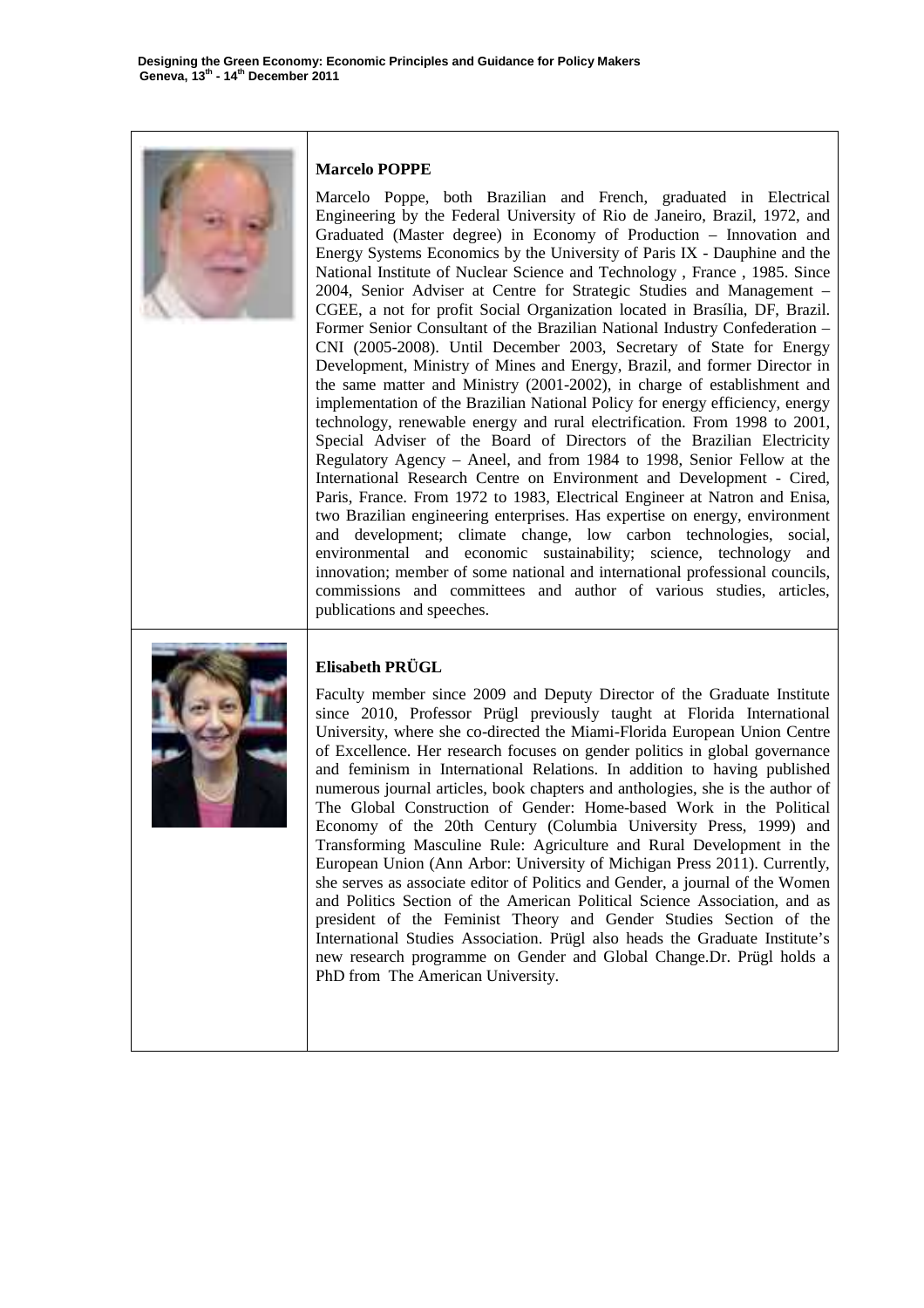

### **Ben SIMMONS**

Benjamin Simmons is Head of the Trade, Policy and Planning Unit with UNEPs Economics and Trade Branch, located in Geneva, Switzerland. He is responsible for managing UNEP's trade programme and for guiding the policy work for UNEP's Green Economy Initiative. Benjamin also coordinates UNEP's implementation of "The Economics of Ecosystems and Biodiversity" (TEEB) initiative and serves as UNEPs representative in the World Trade Organizations trade and environment negotiations. Prior to joining UNEP in 2003, Benjamin worked as an environmental lawyer for a private law firm in New York City. He holds a Juris Doctorate from Columbia University School of Law, a Master in International Affairs from Columbia University School of International and Public Affairs, and a Bachelor of Arts degree from Buena Vista University.



#### **Steven STONE**

Steven W. Stone is the Chief of UNEP's Geneva-based Economics and Trade Branch. Dr. Stone holds a M.Sc. and Ph.D. in Resource Economics from Cornell University and has more than 20 years of professional experience in environmental and natural resource management. Prior to his position with UNEP, Dr. Stone worked for the Inter-American Development Bank in Jamaica and Ecuador as a Senior Environmental Specialist, and also in Honduras as IADB's Country Representative. Dr. Stone has also contributed to large scale investments in natural resource management in Panama and Brazil, as well as capacity building and technical assistance in areas related to environmental economics. Prior to his positions at the IADB and UNEP, Dr. Stone also served with the World Bank and the Instituto do Homem e Meio Ambiente da Amazonia, IMAZON, a Brazilian think tank on issues related to the sustainable use of land and forestry resources.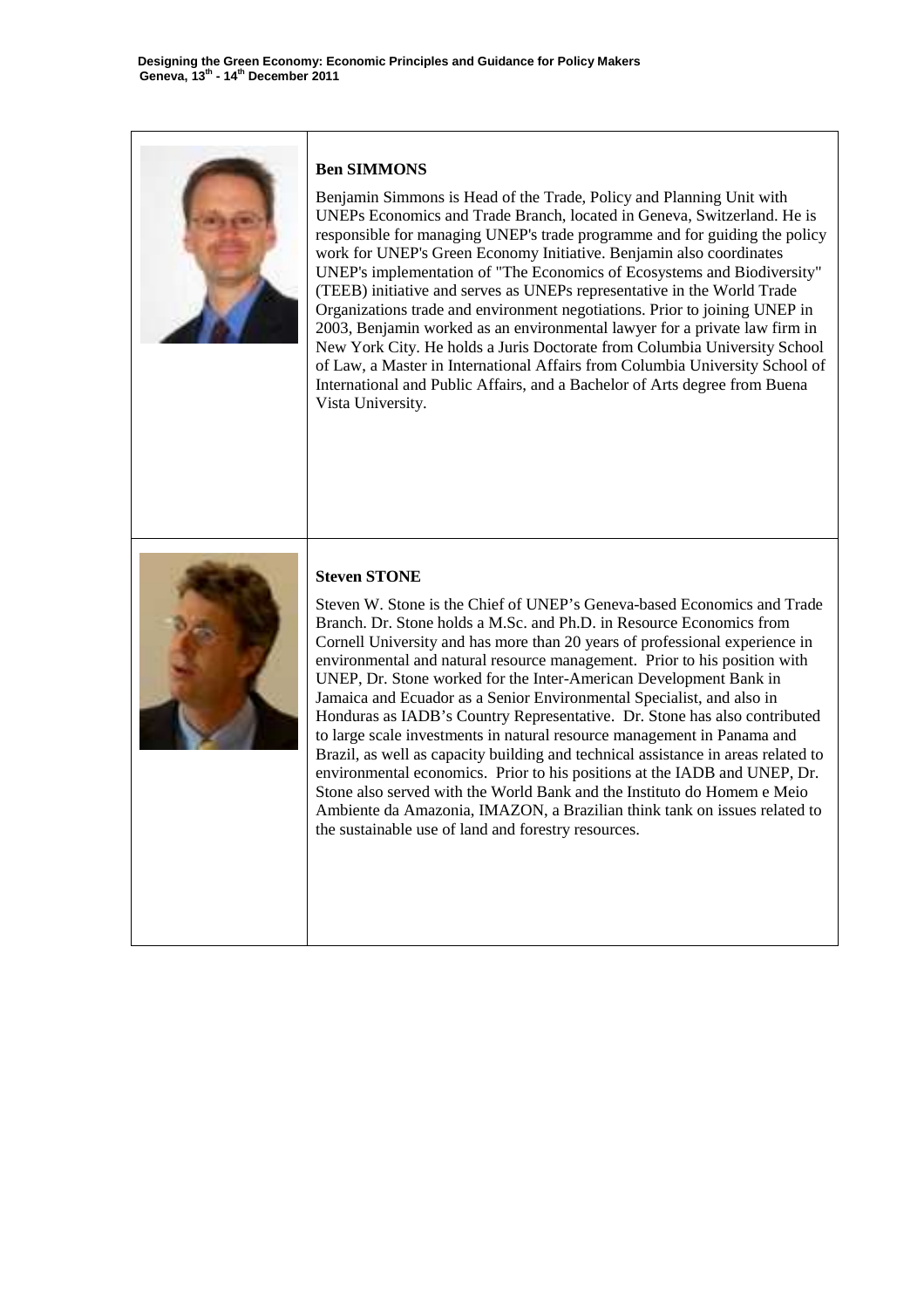

#### **Mahesh SUGATHAN**

Mahesh is presently working as Programme Coordinator for Economics and Trade Policy Analysis. At ICTSD, he has worked on a broad range of issues, including trade and environment, agriculture and special and differential treatment and is presently engaged in projects on environmental goods and services and trade and energy. Mr. Sugathan joined ICTSD in 2002 after interning at the ICTSD, UNCTAD and WTO.Mr. Sugathan has a Masters degree in International Law and Economics from the World Trade Institute in Bern. Mr. Sugathan completed undergraduate and graduate studies in Economics and International Relations at the University of Kerala and the Jawaharlal Nehru University in New Delhi, India. He also holds an M.Phil in European Studies from Jawaharlal Nehru University where he researched implications of EU environmental standards on Indian exports. Mr. Sugathan is a citizen of India.



#### **Timothy SWANSON**

André Hoffman Chair of Environmental Economics, Graduate Institute of International and Development Studies, Director, Centre for International Environmental Studies. Professor Swanson holds graduate degrees in law and economics, completing his PhD at the London School of Economics under the supervision of Nick Stern. Previously, he was the holder of the Chair of Law and Economics at University College London, a lecturer at Cambridge University and the Research Director for the UK's National Centre on Social and Economic Research on the Global Environment (CSERGE). Recently, he has led research teams on issues dealing with: environmental governance in China (for the China Council and the ADB), biodiversity management domestically and globally (for various developing countries as well as the European Union's BioEcon programme), EU water management, as well as intellectual property rights and biotechnology regulation (EU and European Science Foundation). He has advised many international agencies (OECD, UNEP, World Bank) on issues dealing with burden sharing and institutionbuilding under international environmental agreements such as the Montreal Protocol and the Convention on Biological Diversity. His publications appear in journals which focus on economics, international affairs and development, environmental studies, as well as law and economics.